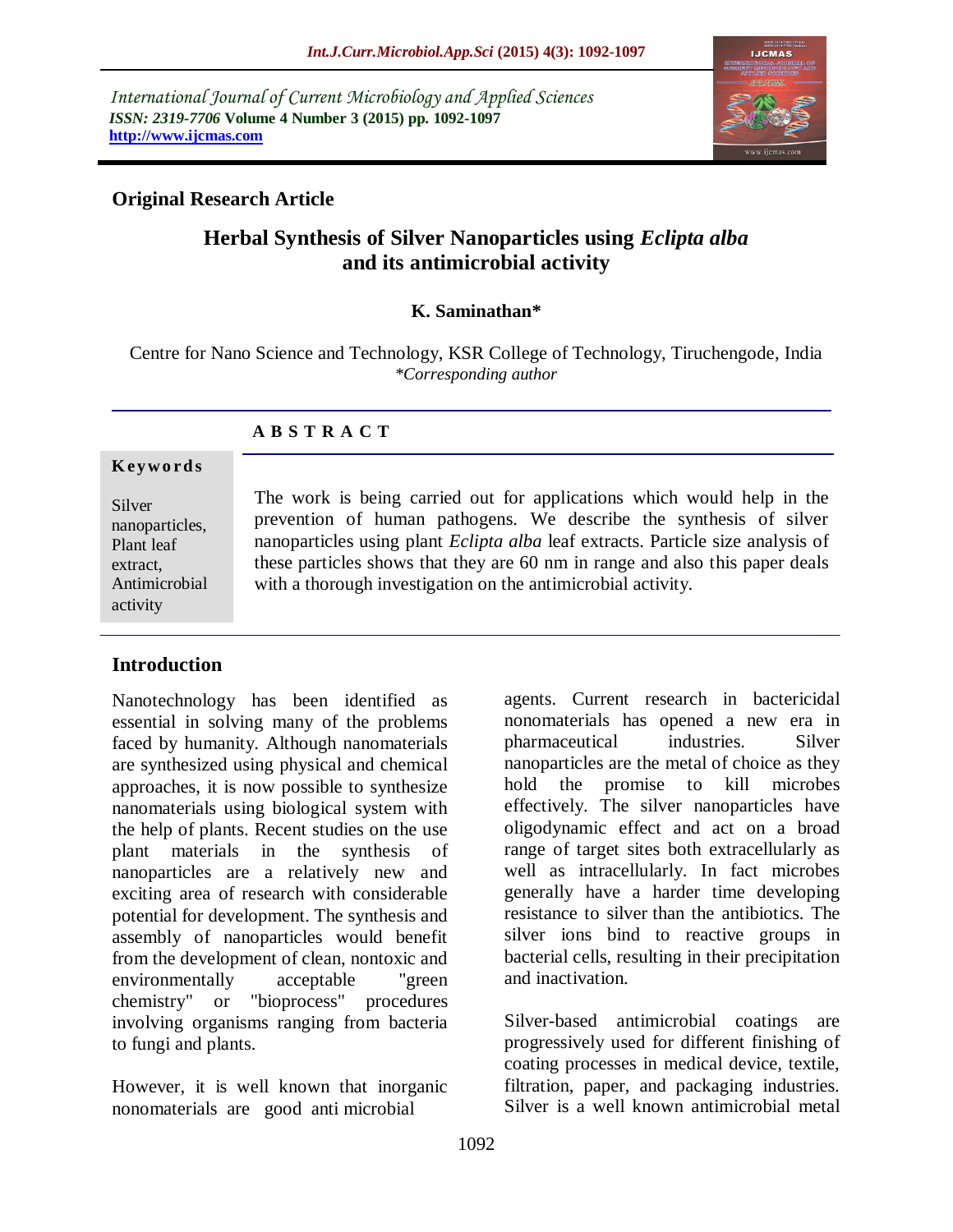capable to inhibit and kill bacteria and fungi. Today, many different forms of silver are proposed such as metallic silver nanoparticles, silver-oxide nanoparticles, silver-complex zeolites, soluble silver salts and slightly soluble silver salts. Silver at the nanoscale or silver-based nanoparticles have the main advantage of providing a greater surface area than micro particles; then, nanoparticles provide higher availability of biocidal silver ions for improved antimicrobial effect. With these backgrounds, the present investigation is aimed at screening plant communities for the ability to bioreduce aqueous silver nitrate to silver nanoparticles, characterizing the silver nanoparticles, its antimicrobial activity, studying the mechanistic aspects of the reaction.

### **Materials and Methods**

Fresh plant materials of *Eclipta alba* were collected and the aqueous extract of sample was prepared using the freshly collected leaves (5g), by washing in running tap water and then in double distilled water, followed by boiling with 100ml of distilled water, at 60˚C for 5minutes. Then the extract is filtered through No1 What man filter paper and used for further experiments.

The bioreduction of  $Ag<sup>+</sup>$  in aqueous solution was monitored by measuring the UV-Visible spectrum of the reaction medium at different time interval and different nanometer (280- 580). UV-Vis spectra were recorded at 2min, 30min, 1hr and 24hrs. This UV-Vis spectral analysis has been done by using a Perkin-Elmer Lamda-25 spectrophotometer.

This study was undertaken to know the size and shape of the silver nanoparticles biosynthesized using aqueous extract of *Eclipta alba* recovered the silver nano particles by ultra-centrifugation for

characterization. The 100ml of fresh leaf extract was added into the aqueous solution of 1mM Silver nitrate. Due to our interest to get much smaller particles, above solution was centrifuged at a rate of 25000 rpm for 15 minutes and air dried under hot air oven (Shanker et al 2008, Kathireswari et al 2014 a and Kathireswari et al 2014b). The dried silver nanoparticles were subjected to SEM analysis.

The particle size of *Eclipta alba* nanoparticles has been obtained by the dynamic light scattering technique of laser light using particle size analyzer (Nanophox, Germany). The air dried nanoparticles were coated on XRD grid and analyzed for the formation of Ag nanoparticles by Philips X-Ray Diffractometer with Philips PW 1830 X-Ray Generator operated at a voltage of 40kV and a current of 30mA with Cu Kα1 radiation. The diffracted intensities were recorded from 10˚ to 80˚ of 2θ angles. The dried silver nanoparticles were subjected to FTIR analysis. The chemical groups present in the nanoparticles have been studied using FTIR (Perkin Elmer, USA).

Silver nanoparticles synthesized using aqueous leaf extract of *Eclipta alba* were tested for its potential antimicrobial activity against few human pathogens. To analyze the antimicrobial activity of the sample, the samples were subjected to Agar well Diffusion Techniques as described by (Agarry *et al*., 2005). Wells of 6 mm diameter were cut on sterile nutrient agar plates and swabbed with an overnight broth culture of the organism. Each well was loaded with 40µl the solutions in the following order: water, solution of silver nanoparticles, silver nitrate solution and aqueous plant leaves extract of *Eclipta alba*  containing nanoparticles and incubated at  $37^{\circ}$ C  $\pm$  0.2 C. Antimicrobial activity in terms of zones of inhibition (mm) was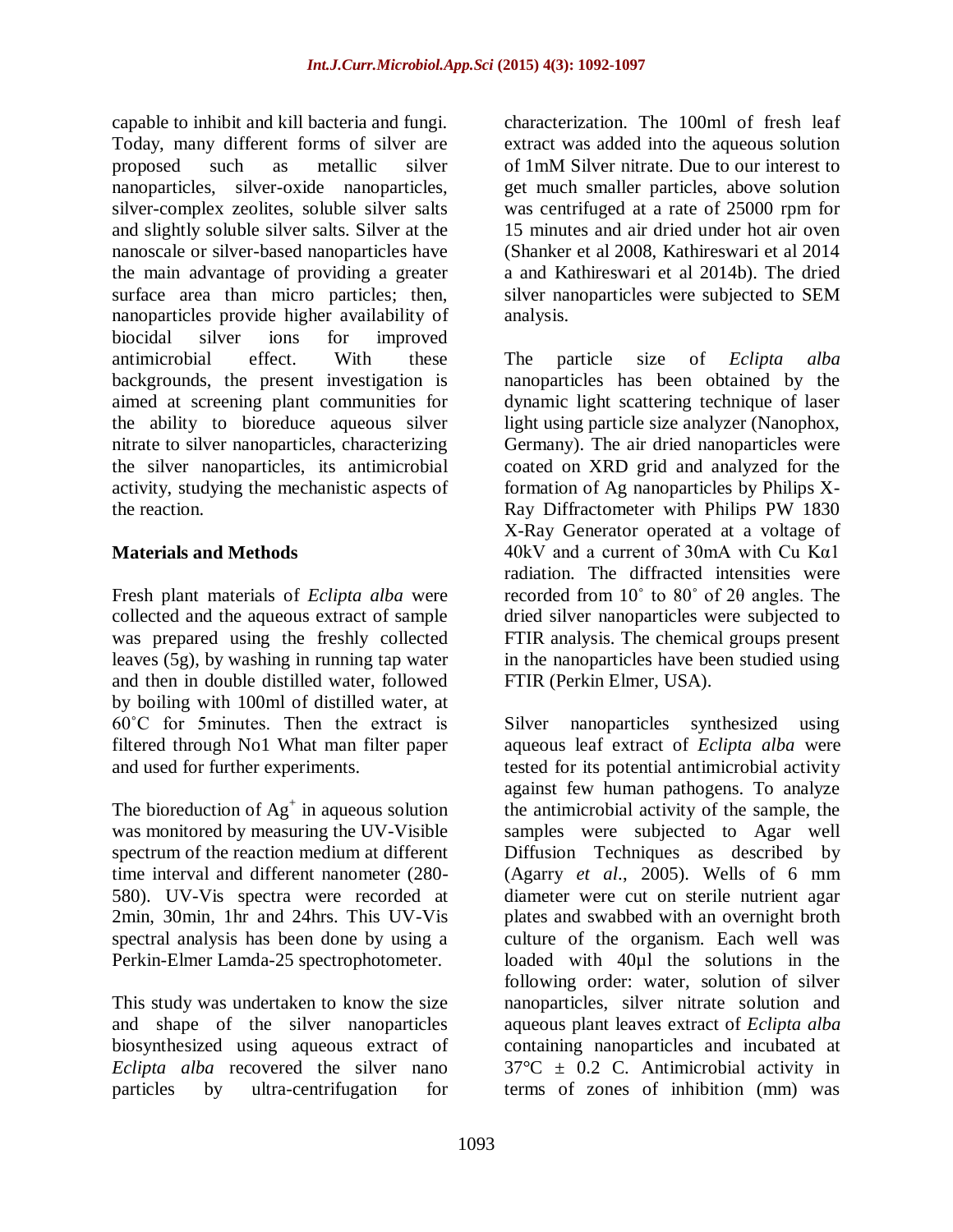recorded after 24 h of incubation. The antagonistic action of plant leaf extracts of *Eclipta alba* were tested against test organisms in triplicates. Pure cultures of bacteria namely *Staphylococcus aureus*, *Pseudomonous sp, Proteus sp,* and *Salmonella typhi* and they cause most of the hospital infections. The evaluation of agar diffusion test was made on the basis of zone of inhibition of bacteria around the test sample.

### **Results and Discussion**

The formation of silver nanoparticles in the solution of 1mM silver nitrate and aqueous extract of the *Eclipta alba* plant sample was confirmed by change in the colour to reddish brown after incubation with silver nitrate, while the controls retained the original color of the extract (Fig.1).

# **UV-Visible spectral analysis**

The bioreduction of  $Ag<sup>+</sup>$  in the aqueous extract was monitored by periodic sampling of the reaction mixture at regular intervals by using UV-vis spectroscopy. The silver nanoparticles exhibits yellowish brown colour in water and this arises due to excitation of surface plasmon vibrations in the metal nanoparticles (Mulvaney et al., 1996). The UV-Vis spectra recorded from the aqueous silver nitrate *Ecliptalva alba* leaf broth. A strong characteristic absorbance peak at around 420 nm was observed at different time intervals. (Graph 1).

### **Antimicrobial activity of silver nano particles**

The antibacterial activity was carried out using five different strains. Zone of inhibition in the plate showed that silver nanoparticles synthesized using aqueous leaf extract of *Ecliptalva alba* have the antibacterial activity against test pathogens namely *Staphylococcus aureus*, *Escherichia coli, Pseudomonous sp, Proteus vulgaris,*  and *Salmonella typhi* through the inhibition zone formation. Zone of inhibition was measured and compared with control silver nitrate solution. On comparison with the silver nitrate and plant extracts silver nanoparticles outperformed in the bactericidal effect (Table.1).

Addition of the aqueous leaf extract of *Ecliptalva alba* to 1mm solution of silver nitrate led to the appearance of yellow color as resultant of formation of silver nanoparticles in the solution. Before reaction, the silver containing solution is colorless but changes to a brownish color on completion of the reaction. The brown colour of the medium could be due to the excitation of surface plasmon vibrations, typical of the silver nanoparticles (Vigneswaran *et al.,* 2007).

The UV-Vis absorption spectrum recorded for the solution shows the characteristic surface plasmon resonance band for silver nanoparticles in the range of 400-500 nm. The rate formation is literally rapid, comparable to the chemical method of synthesis. The pale yellow colour appears immediately after the addition of the aqueous plant extract, and the reaction is completed in about 2hrs. This makes the investigation highly significant for rapid synthesis of silver nanoparticles.

We have found that the silver nanoparticles synthesized in our study effectively inhibited the growth and multiplication of human pathogenic bacteria like *Staphylococcus aureus*, *Pseudomonous sp, Proteus sp* and *Salmonella typhi* comparison with the silver nitrate and plant extracts silver nanoparticles outperformed in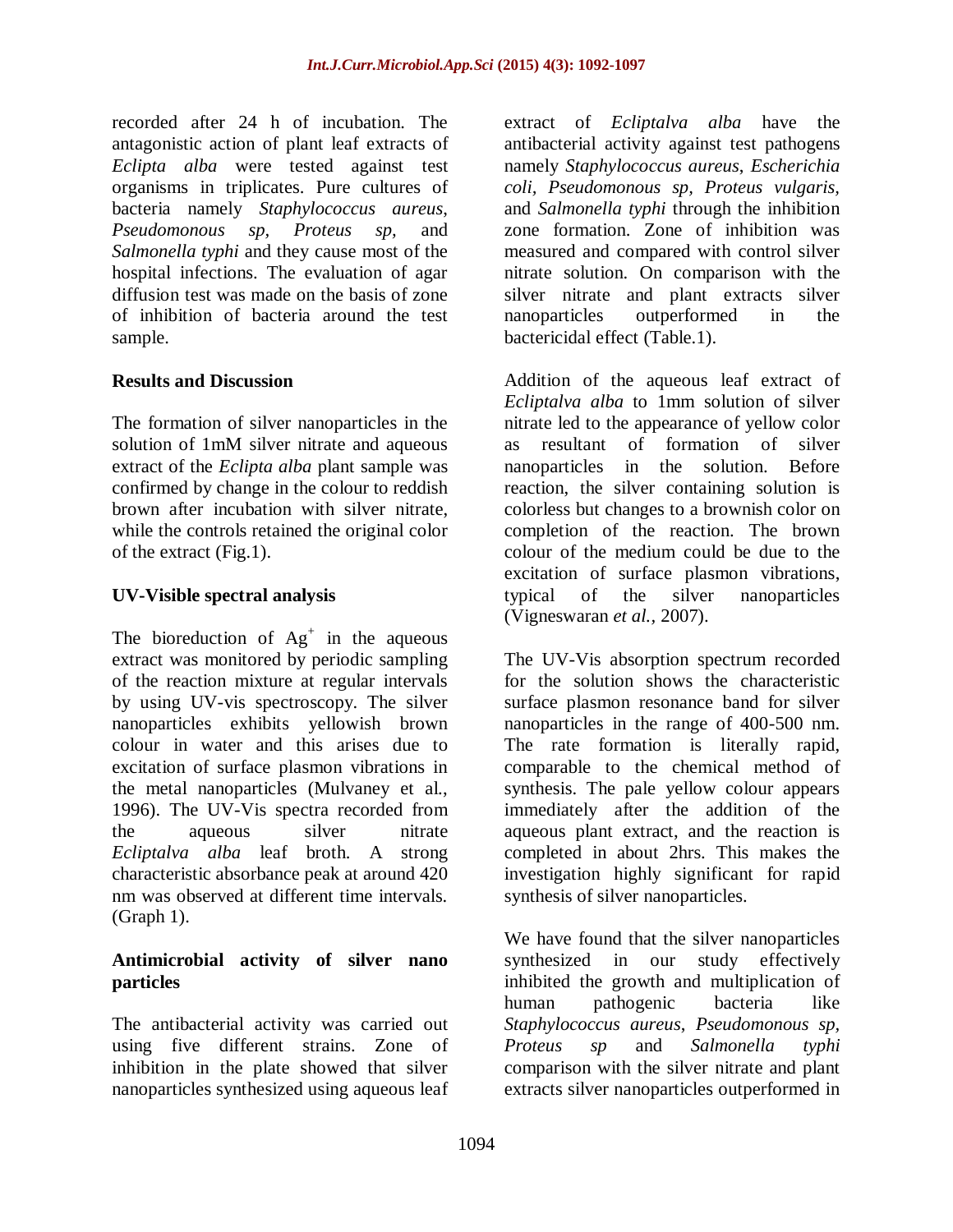the bactericidal effect. The results of the investigation showed that silver nanoparticles synthesized from *Ecliptalva alba* leaf extract possess discrete antibacterial activity against clinically

isolated pathogenic bacteria at a concentration of 20μg/ml.

### **Table.1** Well Diffusion Method Zone of Inhibition Range Ecliptalva alba

| Compound                        | Staphylococcus   Proteus sp |                | Pseudomonas | Salmonella |
|---------------------------------|-----------------------------|----------------|-------------|------------|
|                                 | aureus                      |                | sp          | typhi      |
| Silver nitrate $\frac{1}{2}$ mm |                             | $0 \text{ mm}$ | 4 mm        | 5 mm       |
| (Control)                       |                             |                |             |            |
| Silver                          | $8 \text{ mm}$              | 6 mm           | mm          | mm         |
| nanoparticles                   |                             |                |             |            |

**Figure.1** *Eclipta alba*



**Figure.2** Control Nanoparticles synthesized by Eclipta alba

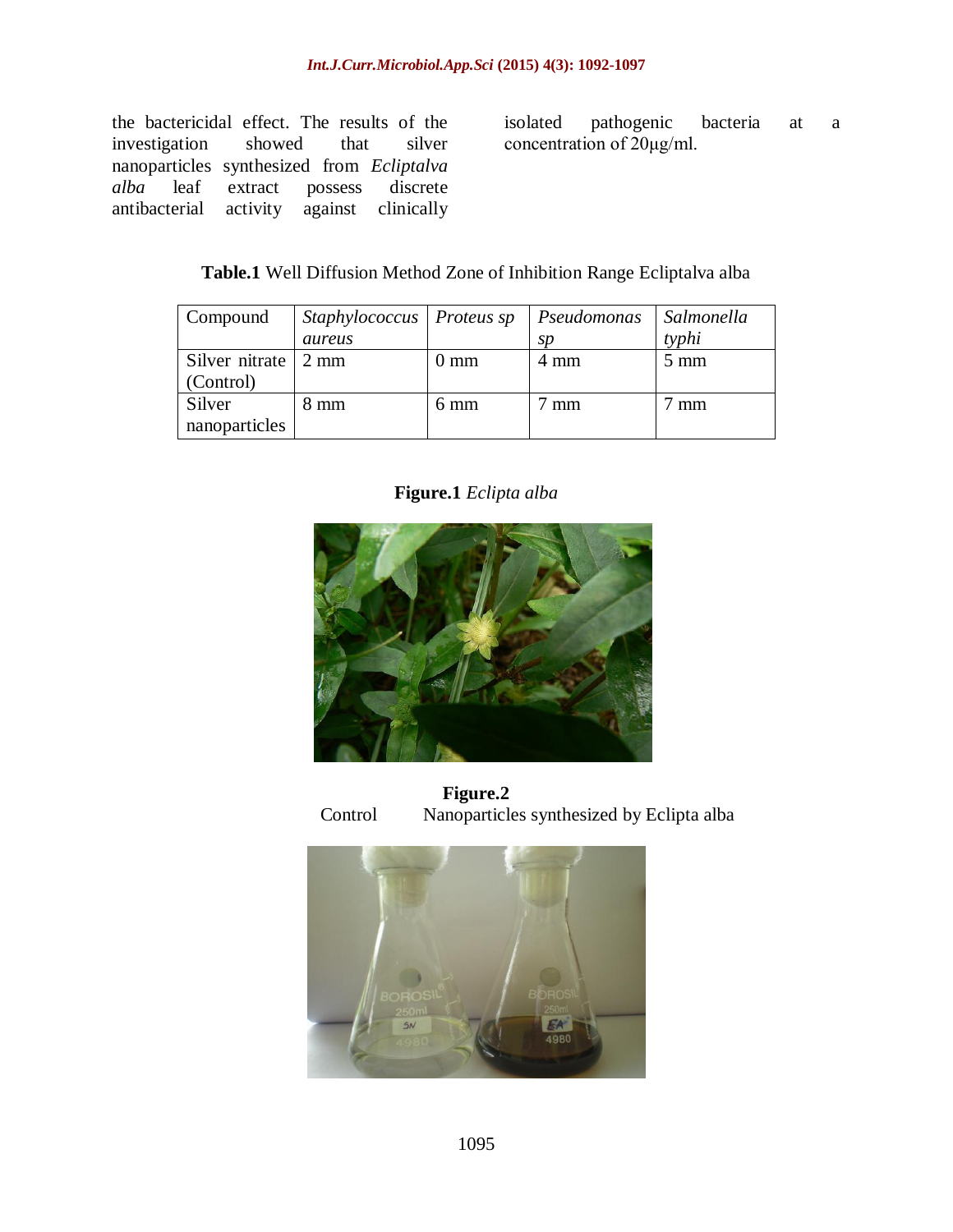



*Staphylococcus aureus Proteus sp*



*Pseudomonous sp Salmonella typhi*